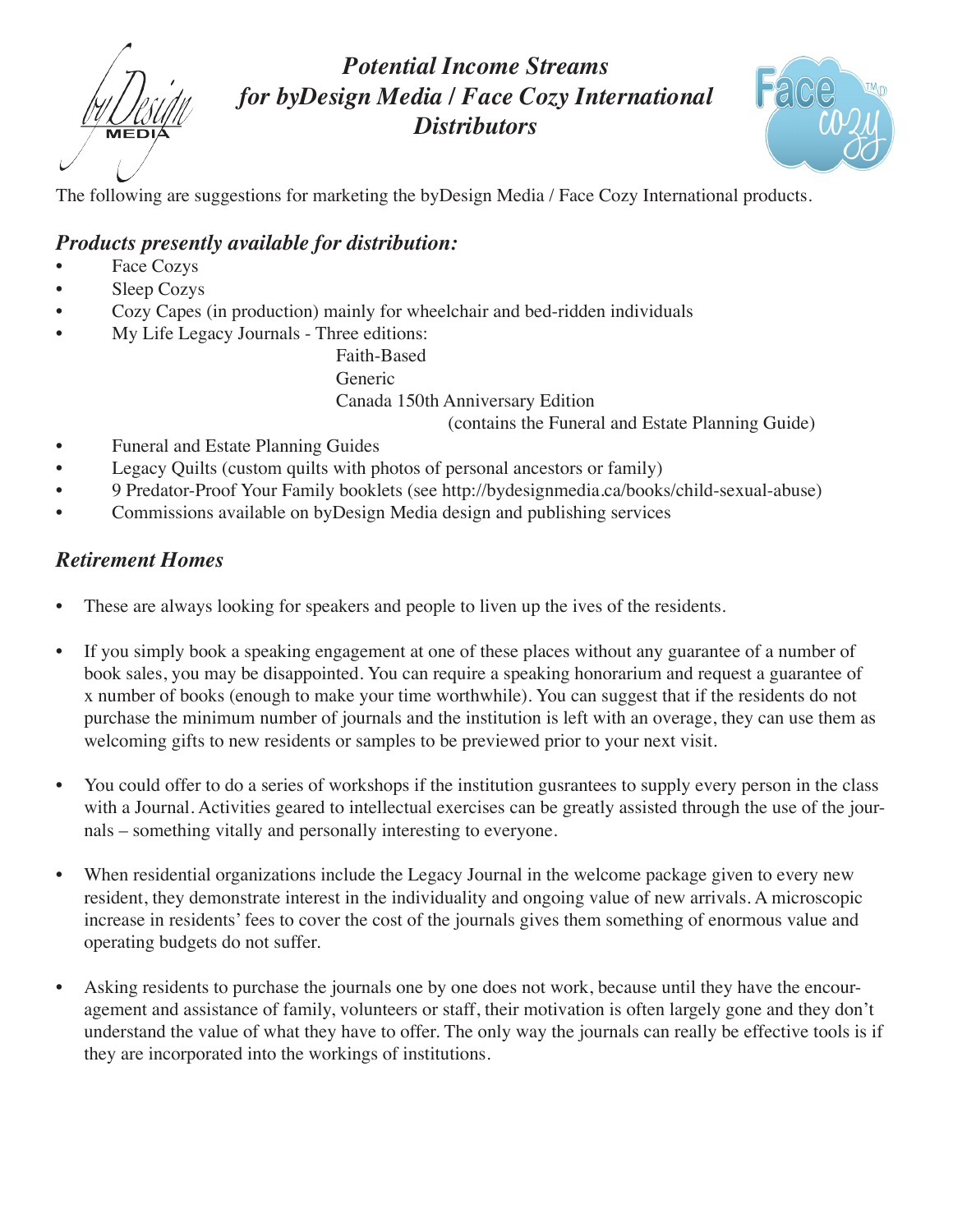### *Hospices*

• End of life care agencies are always looking for speakers and people to liven up the lives of the residents. If they cannot afford to supply each of their clients with a Journal, suggest that they partner with a complementary agency such as the VON and co-customize the journals as part of their brand. When organizations such as hospices partner with complimentary groups such as the VON it's great for enabling them to incorporate the journals into their programs. Customizing the Journals with organizational logos gives ongoing advertising.

### *Community Service Organizations*

- Community service organizations are always looking for tools to broaden the scope of their effectiveness.
- Life Legacy journals are wonderful tools for community programs that offer companionship for seniors to reduce isolation and help them stay in their homes. They are a great help to companions who try to establish relationships and make their visits meaningful.

### *Fundraisers*

• Schools and organizations are always looking for new fundraisers. We are presently developing tools to assist in these endeavours. If you need them urgently, let me know and I'll make those a priority.

# *Home Parties*

• 

• Home parties with games are always a fun outing. You could offer a free journal to a hostess for guaranteeing sales of a minimum of 10 journals.

### *Student Community Service Hours and School Projects*

- My Legacy Links Student Volunteer Projects Guidelines can be found at: http://bydesignmedia.ca/my-legacy
- This is a program that provides a way to bridge the generations, enabling seniors and ability-challenged adults to share their knowledge, wisdom and values - the true wealth of their lives - with young people.
- It is a special program designed to link students with seniors and the physically challenged. Society has become increasingly segregated as a result of specialized schools and institutions, parental work obligations and senior housing developments. The barriers between people have robbed every age group of the benefits of inter-generational, inter-ability interaction. Unless we take steps to strengthen the links, the new ways people communicate will widen the gap irretrievably.
- Many schools recognize the Legacy Links project for the application of Student Community Service. You can go to School Boards with a sample letter of recognition from an Ontario School Board to encourage them to approve the program for their schools.
	- Pairing students with seniors or designated individuals for a mutual exchange of insights can break down the superficiality and be an enriching experience for both. In the process of assisting someone to complete a workbook, the student has the opportunity to receive insights on life from those who have the most experience.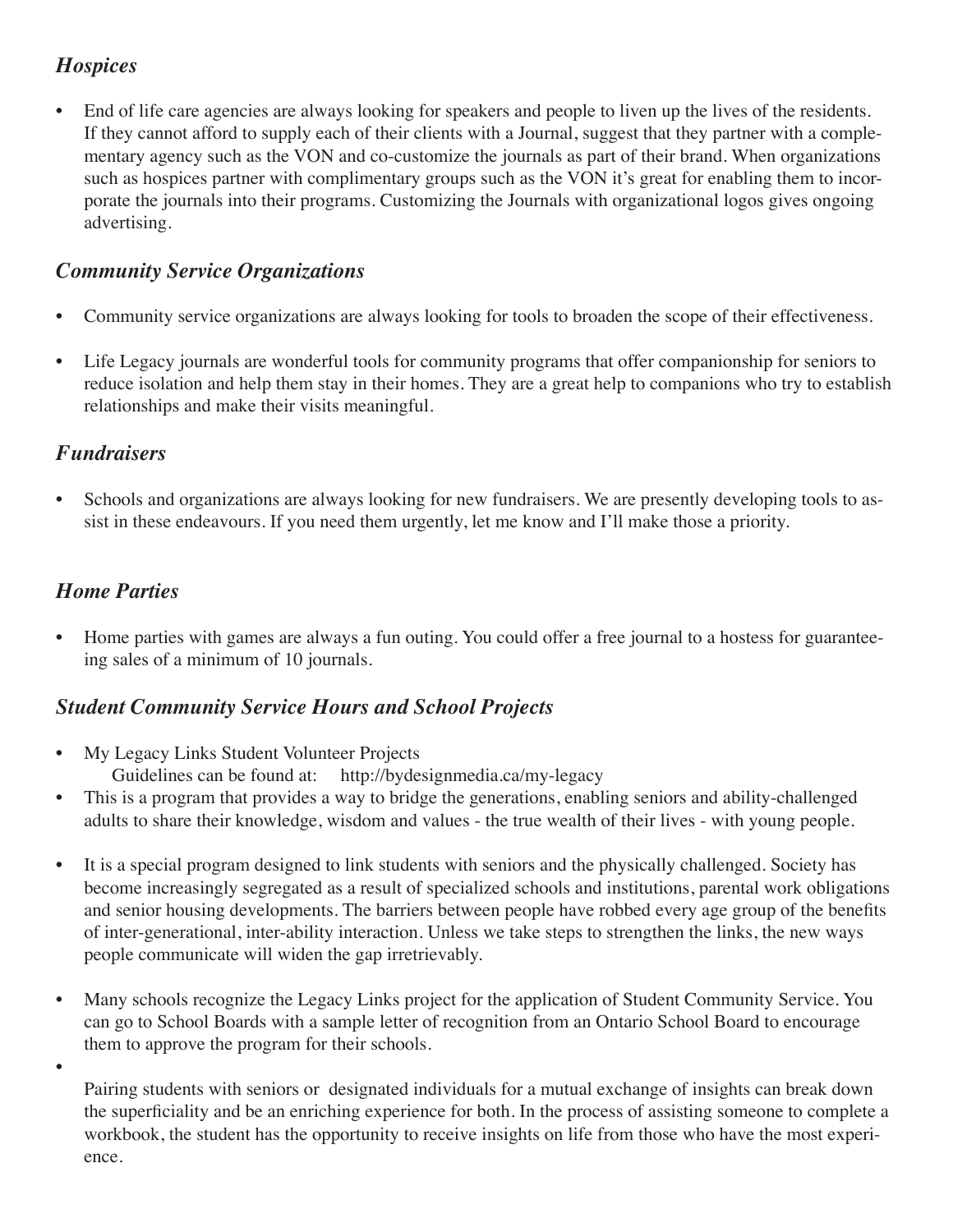• A few more benefits include:

the opportunity for students to help seniors with the development of social media skills the opportunity to minimize isolation (possibly of both) the opportunity to revitalize the sense of worth and ongoing value of everyone the encouragment of transgenerational communication and understanding and the opportunity for bonding in a special relationship

### *Volunteer Organizations*

- Well-meaning volunteers often become discouraged without the tools needed to sustain interest. All kinds of volunteer organizations will welcome you as a speaker with open arms. You could suggest that they equip all their volunteers with Journals to help all their clients complete. The use of the Journals renews a sense of self-worth to clients who previously may have felt no one wants to hear what they have to say anymore.
- While volunteers have the best of intentions, visits can be stilted and dead-ended. The Legacy Journal changes all that. When one is left in a specific place in the resident's room, it can be accessed by a variety of volunteers easily from visit to visit. At the end of the process, the resident has a wonderful treasure to give to his or her family for Christmas or another special occasion.
- Even for someone with dementia, the journals are excellent tools for volunteers or staff to use in engaging the person in conversation. Where volunteers engage people in generalities, rather than trying to get them to remember events or facts, the person with dementia is often able to participate. Because the journals focus on recording insights, values, wisdom and reflections, they can serve nicely for those who are unable to recall specifics.

### *Family Groups Associated with Retirement Homes*

- Families of retirement home residents and nursing homes usually have a family association that acts as a support group / information group / buffer between the administration and staff and their loved one. They often find it difficult to engage an elderly or ability-challenged family member in conversation and so are always looking for ideas for enriching the lives of their loved ones or tools to help them stay connected. You could contact these groups and set up workshops or speaking engagements.
- You could ask how many would be expected and base your honorarium on the cost of supplying each family with one journal plus your travel and time costs.
- •

Family visits can be strained when someone is no longer functioning in the activities of the outside world. Families need tools to help them engage their loved ones in a genuine way. By making the completion of the journal an ongoing family project, valuable information can be recorded for the oncoming generations and the resident shines with the knowledge that the family still wants something that only they can give. They have a renewed sense of worth and the families feel a greater sense of purpose in the visits.

# *Church Mentoring Tools*

• For those looking for a mentoring tool, the Life Legacy Journals are functional tools for communication. The hope is that many young people will spend time with a mentor, recording their time-tested wisdom.